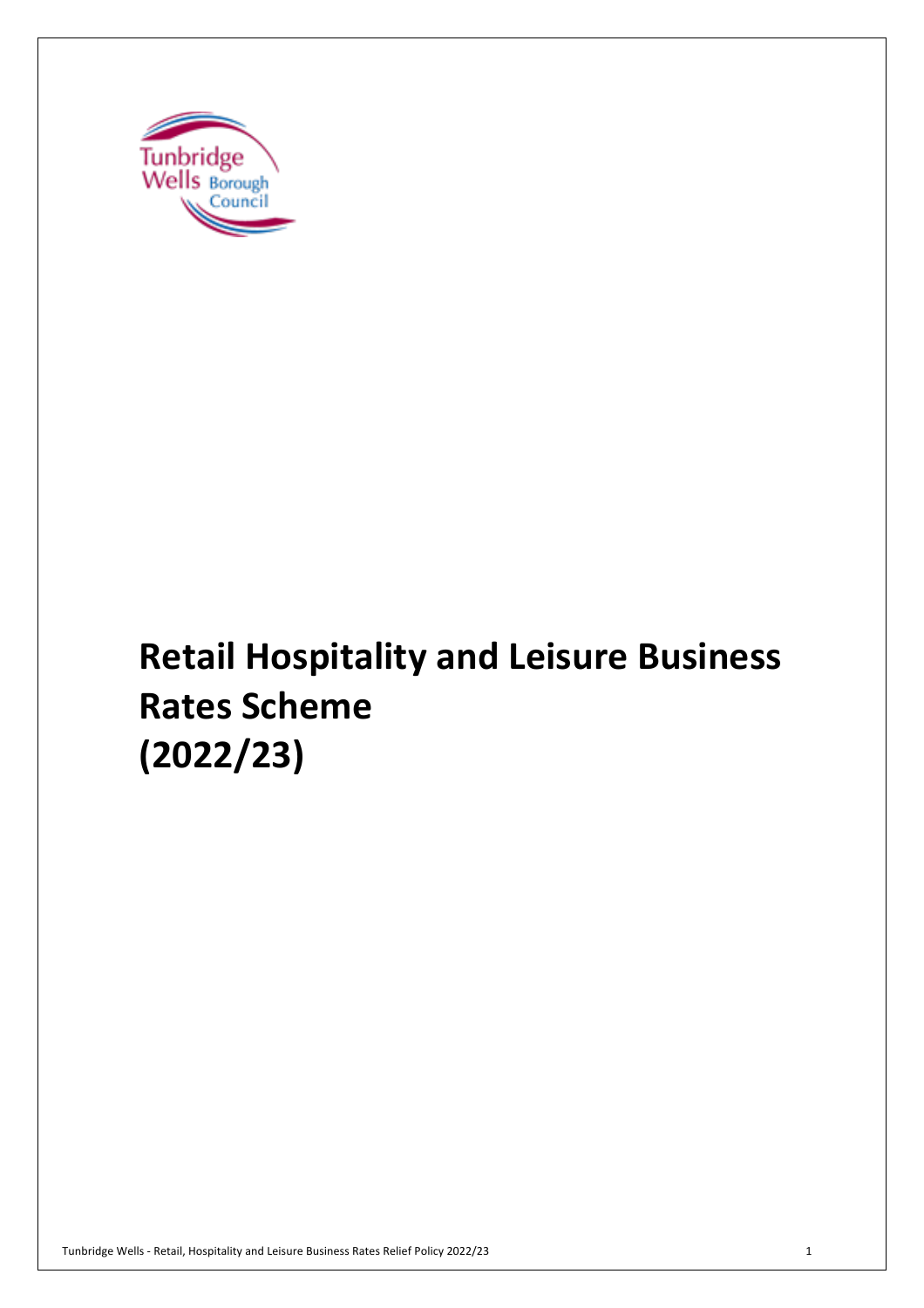## **Contents**

| 2.0<br>3.0<br>4.0<br>5.0<br>Eligibility for the Retail, Hospitality and Leisure Relief Scheme  5<br>6.0<br>7.0<br>Retail, Hospitality and Leisure Business Rates Scheme (2022/23) - the Council's<br>8.0<br>9.0 | 1.0 |  |  |
|-----------------------------------------------------------------------------------------------------------------------------------------------------------------------------------------------------------------|-----|--|--|
|                                                                                                                                                                                                                 |     |  |  |
|                                                                                                                                                                                                                 |     |  |  |
|                                                                                                                                                                                                                 |     |  |  |
|                                                                                                                                                                                                                 |     |  |  |
|                                                                                                                                                                                                                 |     |  |  |
|                                                                                                                                                                                                                 |     |  |  |
|                                                                                                                                                                                                                 |     |  |  |
|                                                                                                                                                                                                                 |     |  |  |
|                                                                                                                                                                                                                 |     |  |  |
|                                                                                                                                                                                                                 |     |  |  |
|                                                                                                                                                                                                                 |     |  |  |
|                                                                                                                                                                                                                 |     |  |  |
|                                                                                                                                                                                                                 |     |  |  |
|                                                                                                                                                                                                                 |     |  |  |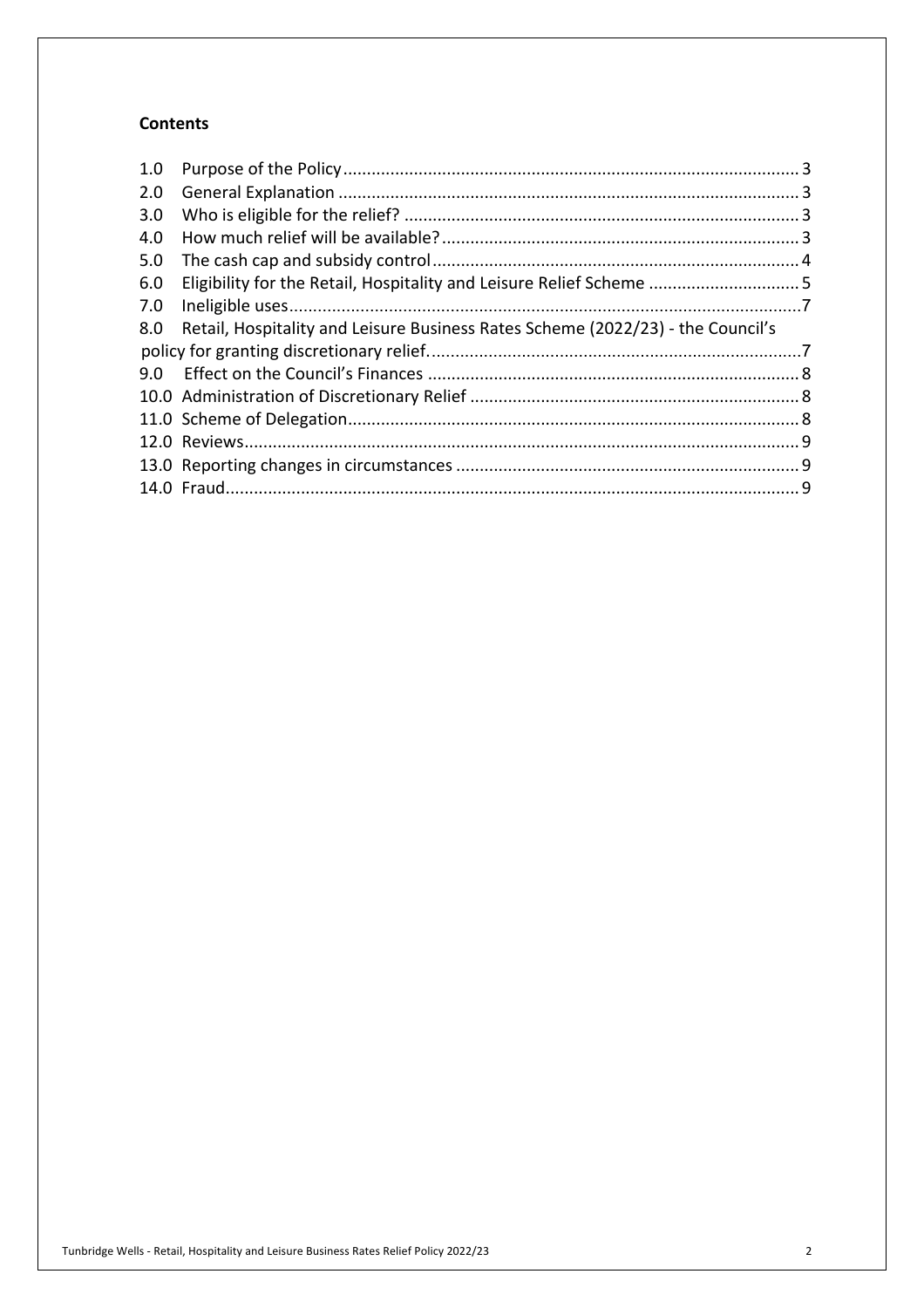# **1.0 Purpose of the Policy**

- 1.1 The purpose of this policy is to determine the level of discretionary relief to be awarded in respect of the Retail, Hospitality and Leisure Business Rates Relief Scheme for the financial year commencing  $1<sup>st</sup>$  April 2022.
- 1.2 This is a government led initiative and the Council is keen to support businesses as far as possible.

# **2.0 General Explanation**

 $2.1$  provide eligible, occupied, retail, hospitality, and leisure properties with a 50% relief, up to a cash cap limit of £110,000 per business. 2.1 The 2022/23 Retail, Hospitality and Leisure Business Rates Relief scheme will

# **3.0 Who is eligible for the relief?**

- 3.1 Hereditaments which benefit from the relief will be those which for a chargeable day in 2022/23:
	- (a) meet the eligibility criteria; and
	- (b) the ratepayer for that chargeable day has not refused the relief for the eligible hereditament. The ratepayer may refuse the relief for each eligible hereditament anytime up to 30 April 2023. The ratepayer cannot withdraw their refusal for either all or part of the financial year.
- $3.2$  Act 1988, the Council may not grant the discount to themselves certain precepting authorities (e.g., a parish or county council) or a functional body, within the meaning of the Greater London Authority Act 1999. In line with the legal restrictions in section 47(8A) of the Local Government Finance

# **4.0 How much relief will be available?**

- 4.1 Subject to the £110,000 cash cap per business, the total amount of government- funded relief available for each property for 2022/23 under this scheme is for chargeable days from 1 April 2022 to 31 March 2023, 50% of the chargeable amount.
- $4.2$  funded by section 31 grants have been applied, but before those where the Council has used their wider discretionary relief powers introduced by the Localism Act 2011, which are not funded by section 31 grants. The relief will be applied after mandatory reliefs and other discretionary reliefs
- 4.3 Subject to the cash cap, the eligibility for the discount and the relief itself will be assessed and calculated on a daily basis. The formula that will be used to determine the amount of relief to be granted for a chargeable day for a particular hereditament in the financial year 2022/23 is V x 0.5, where V is the daily charge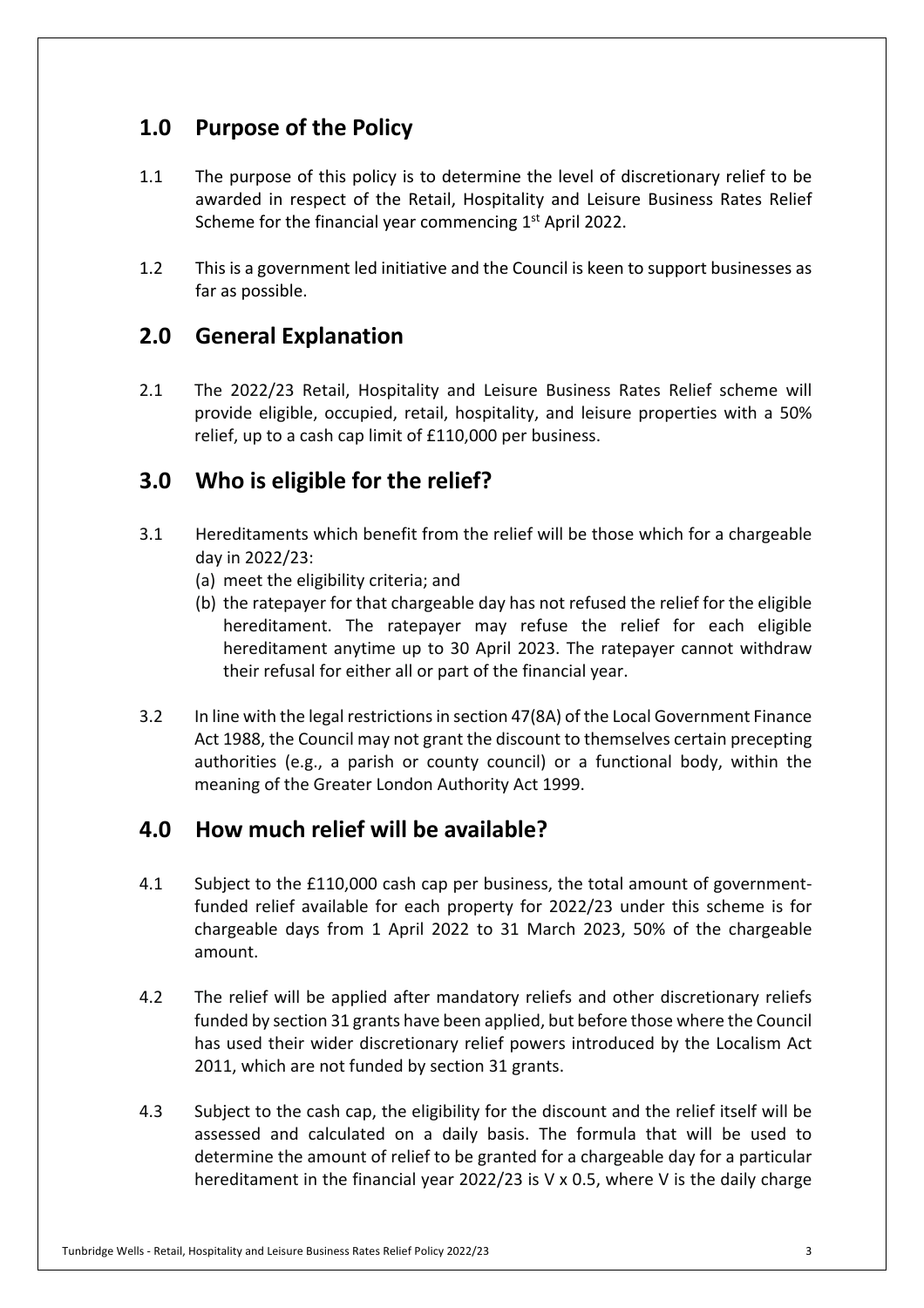for the hereditament for the chargeable day after the application of any mandatory relief and any certain other discretionary reliefs.

 4.4 Ratepayers that occupy more than one property will be entitled to relief for each of their eligible properties up to the maximum £110,000 cash cap, per business.

# **5.0 The cash cap and subsidy control**

- $5.1$  cash cap across all of their hereditaments in England. Under the cash cap, no ratepayer can in any circumstances exceed the £110,000
- $5.2$  ratepayers will be considered as one ratepayer for the purposes of the cash caps. A ratepayer shall be treated as having a qualifying connection with another: Where a ratepayer has a qualifying connection with another ratepayer then those
	- (a) where both ratepayers are companies, and
		- (i) one is a subsidiary of the other; or
		- (ii) both are subsidiaries of the same company; or
	- (b) where only one ratepayer is a company, the other ratepayer (the "second ratepayer") has such an interest in that company as would, if the second ratepayer were a company, result in its being the holding company of the other.
- $5.3$  subsidy. Any relief provided by the Council under this scheme will need to comply with the UK's domestic and international subsidy control obligations Furthermore, the Retail, Hospitality and Leisure Scheme is likely to amount to
- $5.4$  Amounts of Financial Assistance Allowance, Article 364 of the TCA allows an economic actor (e.g., a holding company and its subsidiaries) to receive up to 325,000 Special Drawing Rights (£343,000 as at 9<sup>th</sup> December 2021) in a three-year period (consisting of the 2022/23 year and the two previous financial years). Expanded Retail Discount granted in either 2020/21 or 2021/22 does not count towards the £343,000 allowance but BEIS business grants (throughout the 3 years) and any other subsidies claimed under the Small Amounts of Financial Assistance limit should be counted. 5.4 To the extent that the Council is seeking to provide relief that falls within the Small
- $5.5$  the cash cap or the Small Amounts of Financial Assistance limit then the authority will automatically withhold the relief. In those cases where it is clear to the Council that the ratepayer is likely to breach
- 5.6 The amount of relief awarded will be recalculated in the event of a change of circumstances. This could include, for example, a backdated change to the rateable value or the hereditament. This change of circumstances could arise during the year in question or during a later year.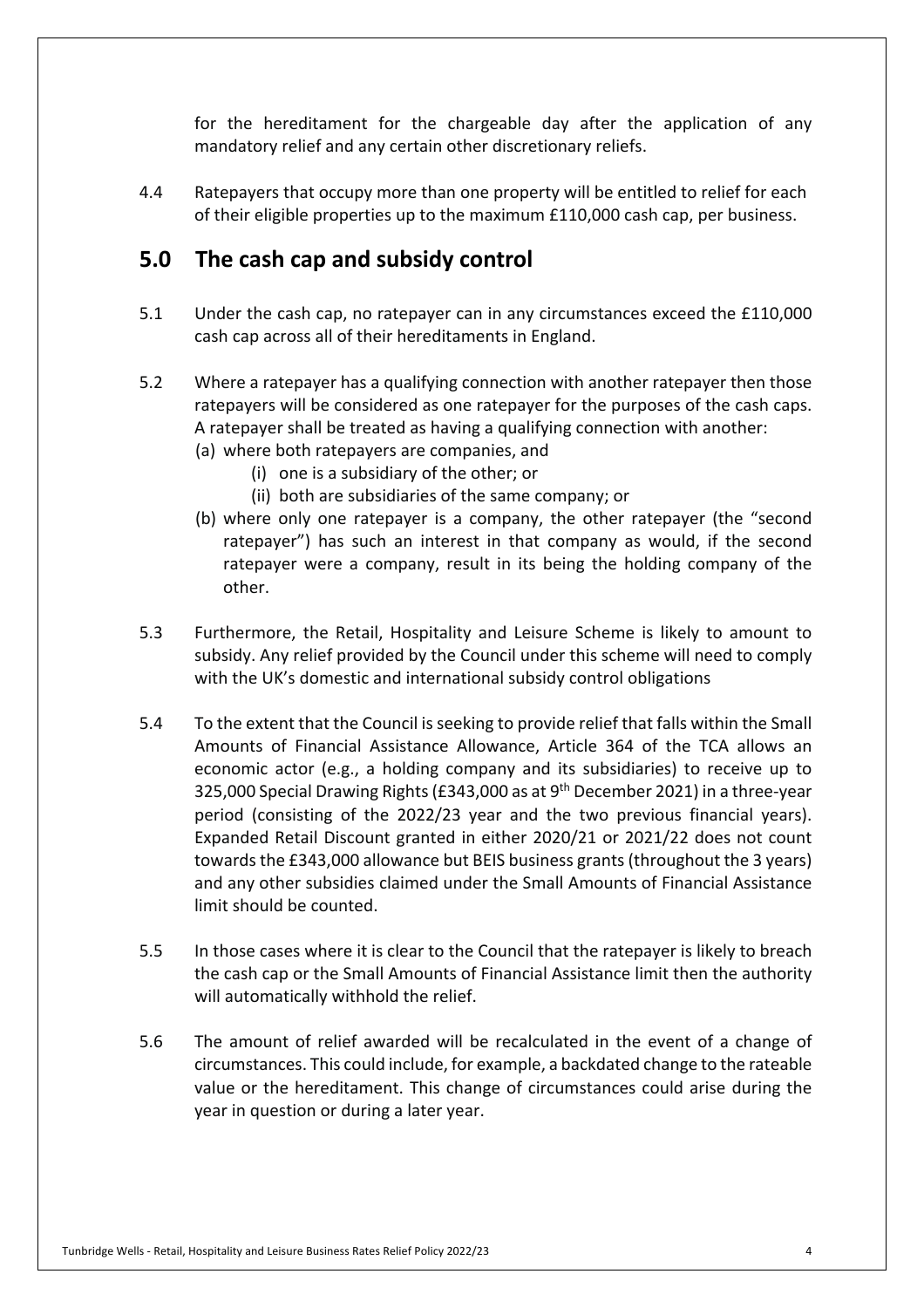# **6.0 Eligibility for the Retail, Hospitality and Leisure Relief Scheme**

- 6.1 Hereditaments that are eligible for Retail, Hospitality and Leisure scheme will be occupied hereditaments which meet all of the following conditions for the chargeable day:
	- (a) they are wholly or mainly being used:
		- (i) as shops, restaurants, cafes, drinking establishments, cinemas, or live music venues;
		- (ii) for assembly and leisure; or
		- (iii) as hotels, guest & boarding premises, or self-catering accommodation.
- $6.2$  cinemas, and live music venues to mean: The Council considers shops, restaurants, cafes, drinking establishments,
	- **(i) Hereditaments that are being used for the sale of goods to visiting members of the public:**
	- • Shops (such as: florists, bakers, butchers, grocers, greengrocers, jewellers, stationers, off licences, chemists, newsagents, hardware stores, supermarkets, etc);
	- Charity shops;
	- Opticians;
	- Post offices;
	- • Furnishing shops/ display rooms (such as: carpet shops, double glazing, garage doors);
	- Car/ caravan show rooms;
	- Second-hand car lots;
	- Markets:
	- Petrol stations;
	- Garden centres; and
	- Art galleries (where art is for sale/hire).
	- **(ii) Hereditaments that are being used for the provision of the following services to visiting members of the public:**
	- • Hair and beauty services (such as: hairdressers, nail bars, beauty salons, tanning shops, etc);
	- Shoe repairs/ key cutting;
	- Travel agents;
	- Ticket offices e.g., for theatre;
	- Dry cleaners;
	- Launderettes;
	- PC/ TV/ domestic appliance repair;
	- Funeral directors;
	- Photo processing;
	- Tool hire; and
	- Car hire.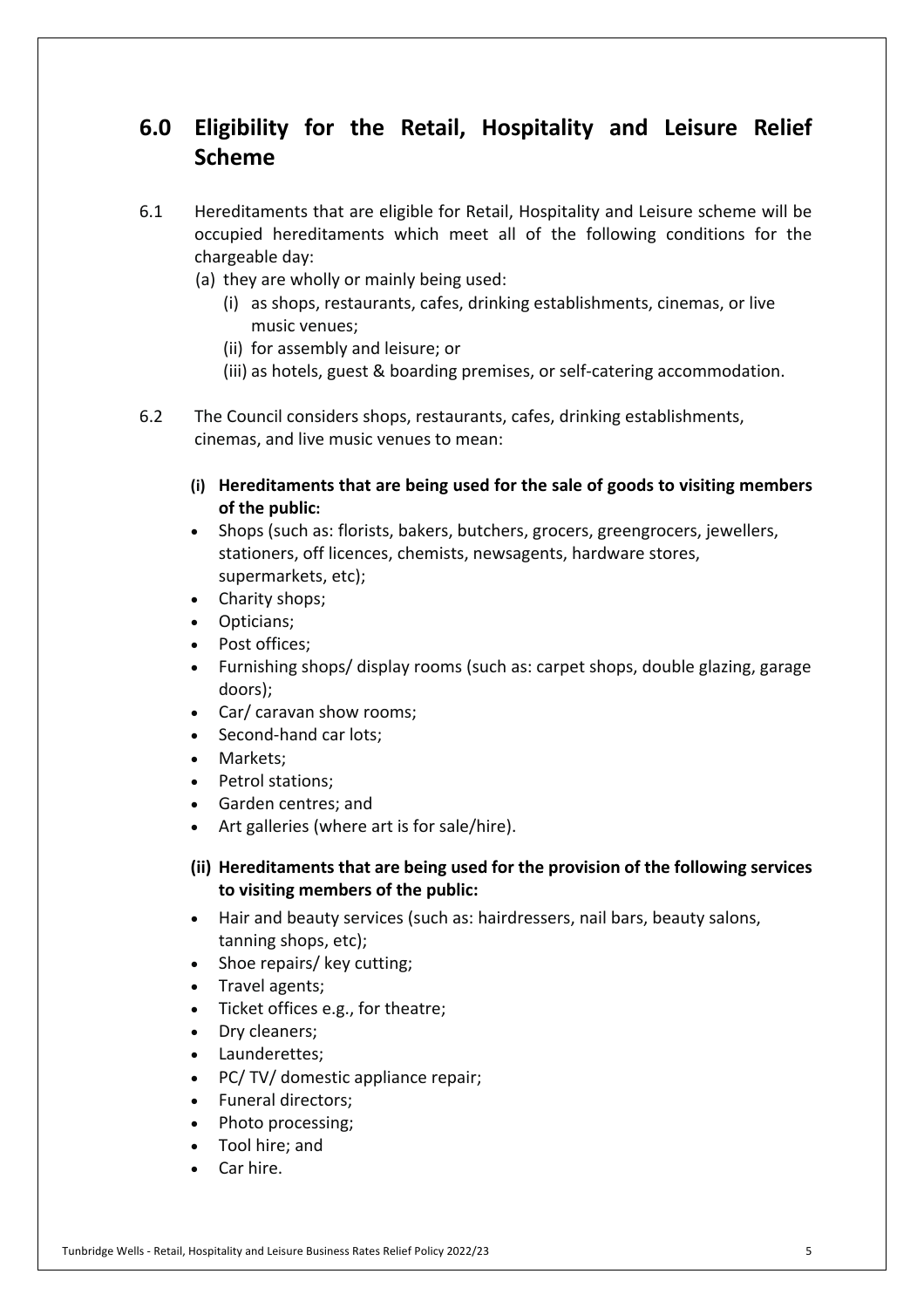## (iii) Hereditaments that are being used for the sale of food and/or drink to visiting **members of the public:**

- Restaurants;
- Takeaways;
- Sandwich shops;
- Coffee shops;
- Pubs; and
- Bars.

## **(iv) Hereditaments which are being used as cinemas**

## **(v) Hereditaments that are being used as live music venues:**

- • Live music venues are hereditaments wholly or mainly used for the performance of live music for the purpose of entertaining an audience. Hereditaments cannot be considered a live music venue for the purpose of business rates relief where a venue is wholly or mainly used as a nightclub or a theatre, for the purposes of the Town and Country Planning (Use Classes) Order 1987 (as amended);
- • Hereditaments can be a live music venue even if used for other activities, but only if those other activities (i) that are merely ancillary or incidental to the performance of live music (e.g. the sale/supply of alcohol to audience members) or (ii) do not affect the fact that the primary activity for the premises is the performance of live music (e.g. because those other activities are insufficiently regular or frequent, such as a polling station or a fortnightly community event).
- $6.3$ The Council considers assembly and leisure to mean:
	- **(i) Hereditaments that are being used for the provision of sport, leisure, and facilities to visiting members of the public (including for the viewing of such activities):**
	- Sports grounds and clubs;
	- Museums and art galleries;
	- Nightclubs;
	- Sport and leisure facilities;
	- Stately homes and historic houses;
	- Theatres;
	- Tourist attractions;
	- Gyms;
	- Wellness centres, spas, massage parlours; and
	- Casinos, gambling clubs and bingo halls.
	- **(ii) Hereditaments that are being used for the assembly of visiting members of the public:**
	- Public halls; and
	- Clubhouses, clubs, and institutions.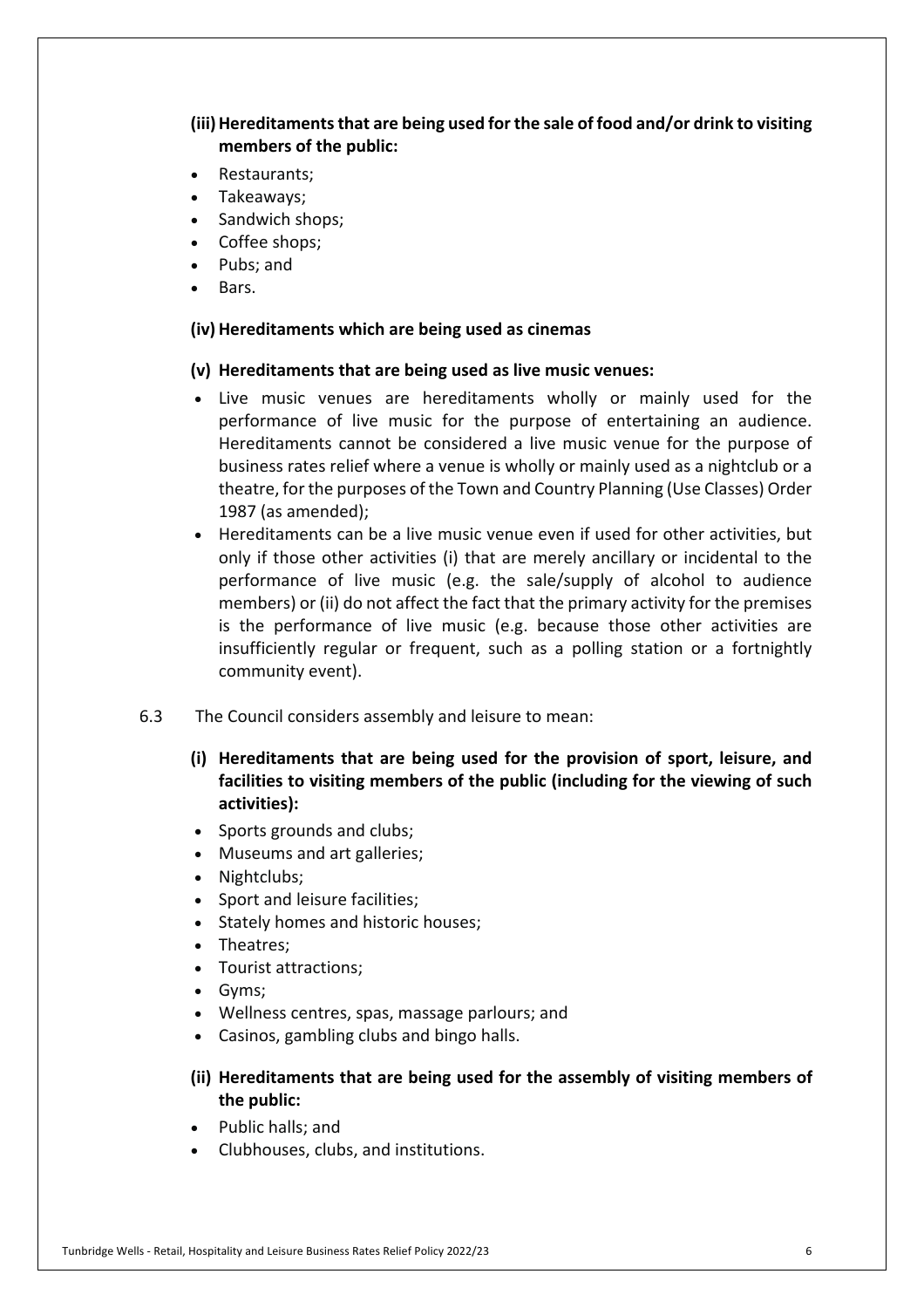- $6.4$  accommodation to mean: The Council considers hotels, guest & boarding premises, and self-catering
	- **(i) Hereditaments where the non-domestic part is being used for the provision of living accommodation as a business:**
	- Hotels, guest, and boarding houses;
	- Holiday homes; and
	- Caravan parks and sites.
- 6.5 for the above qualifying purposes. This is a test on use rather than occupation, therefore hereditaments which are occupied but not wholly or mainly used for the qualifying purpose will not qualify for the relief. To qualify for the relief, the hereditament should be wholly or mainly being used
- 6.6 The lists set out above are not intended to be exhaustive as it would be impossible to list the many and varied uses that exist within the qualifying purposes.

## **7.0 Ineligible uses**

- 7.1 The lists below set out the types of uses that the government **does not** consider to be an eligible use for the purpose of this discount.
	- **(i) Hereditaments that are being used for the provision of the following services to visiting members of the public:**
	- • Financial services (e.g., banks, building societies, cash points, bureaux de change, short-term loan providers, betting shops);
	- Medical services (e.g., vets, dentists, doctors, osteopaths, chiropractors);
	- • Professional services (e.g., solicitors, accountants, insurance agents/ financial advisers, employment agencies, estate agents, letting agents); and
	- Post office sorting offices.
	- **(ii) Hereditaments that are not reasonably accessible to visiting members of the public**

#### **8.0 Retail, Hospitality and Leisure Business Rates Scheme (2022/23) - the Council's policy for granting discretionary relief.**

- 8.1 without specific legislative changes. These are administered under S47 of the Local Government Finance Act 1988. The Council is keen to support such initiatives especially where they are designed to help local businesses and will look to maximise both the reliefs given as well as maximise any grants receivable. However, the Council reserves the right to vary its approach where thought Over the past few years, a number of schemes have been led by government but appropriate.
- 8.2 Council will grant the relief strictly in accordance with government guidance. In the case of Retail, Hospitality and Leisure Business Rates Relief scheme, the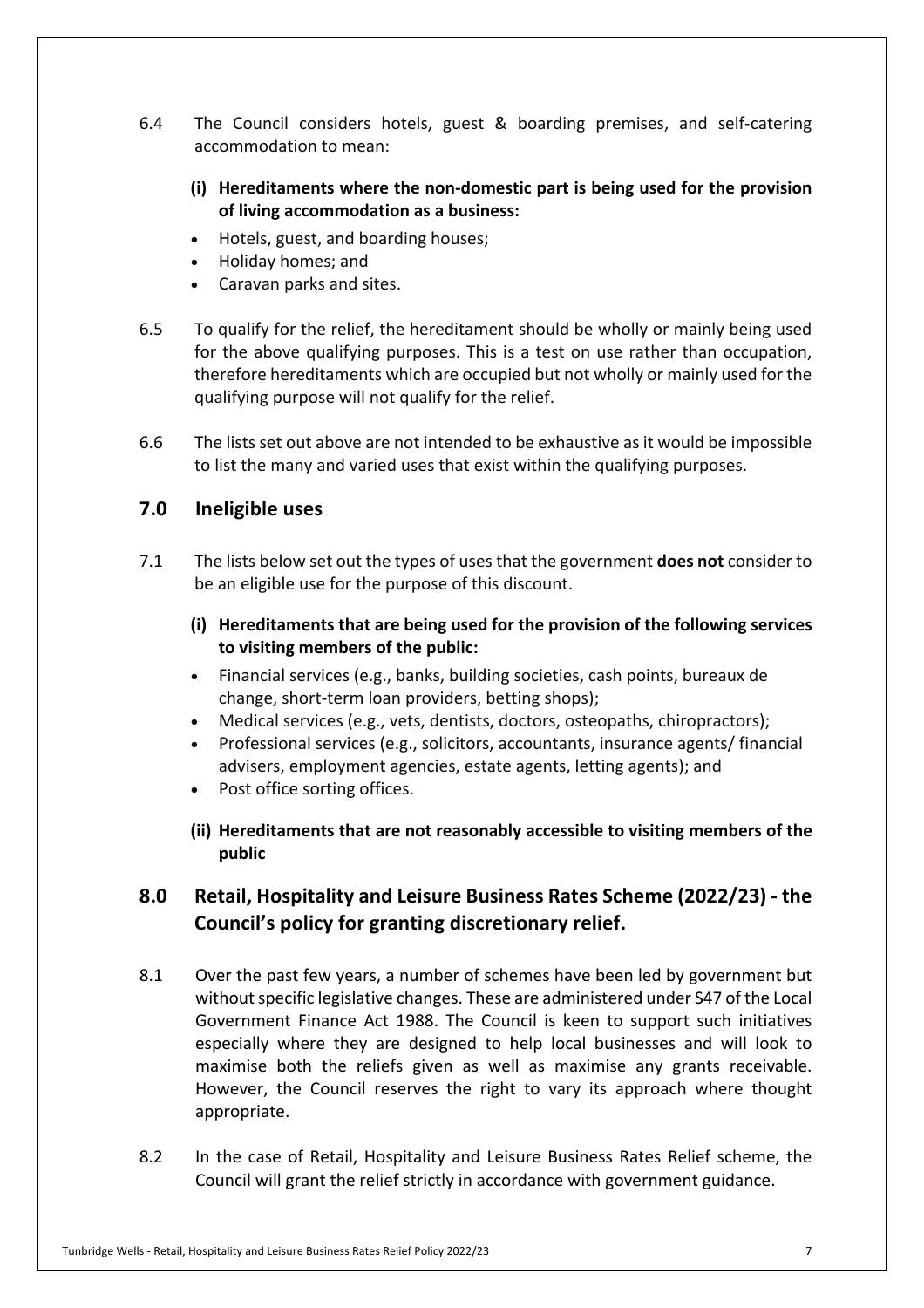# **9.0 Effect on the Council's Finances**

 $9.1$  available through section 31 of the Local Government Act 2003. As this is a government led initiative, grants for the full amount awarded will be

# **10.0 Administration of Discretionary Relief**

 $10.1$  amending, or cancelling discretionary relief and reduction. This is essentially laid down by legislation $1$ The following section outlines the procedures followed by officers in granting,

## **Applications and Evidence**

- $10.2$  by the Council. Retail, Hospitality and Leisure Business Rates relief will be awarded automatically
- 10.3 **The Council will provide this service and provide guidance free of charge. Ratepayers are encouraged to approach the Council direct and NOT pay for such services through third parties. Granting of relief**

## **Granting of relief**

- $10.4$  and details will include: In all cases, the Council will notify the ratepayer of decisions via their rates demand
	- The amount of relief granted and the date from which it has been granted;
	- The new chargeable amount; and
	- • A requirement that the applicant should notify the Council of any change in circumstances that may affect entitlement to relief.
- 10.5 This relief is to be granted from the beginning of the financial year in which the decision is made or when liability begins whichever is the later.
- 10.6 Variations in any decision will be notified to ratepayers as soon as practicable

# **11.0 Scheme of Delegation**

## **Granting, Varying, Reviewing and Revocation of Relief**

 $11.1$  1988, the Local Government and Rating Act 1997, the Local Government Act 2003, and the Localism Act 2011. However section 223 of the Local Government Act 1992 allows for delegation of decisions by the Council to Cabinet, Committees, Sub- Committees or Officers. All powers in relation to reliefs are given under the Local Government Finance Act

<sup>&</sup>lt;sup>1</sup> The Non-Domestic Rating (Discretionary Relief) Regulations 1989